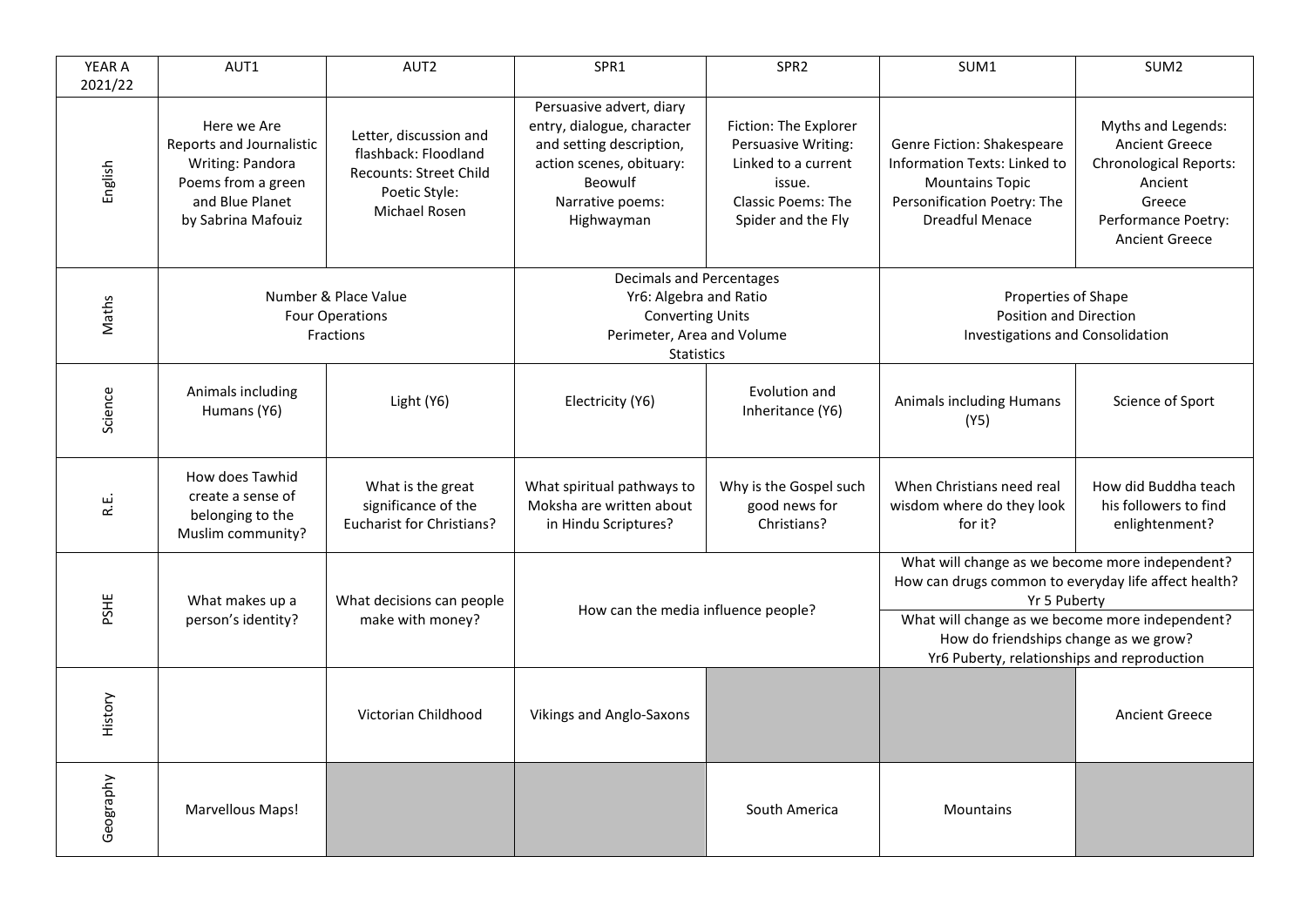| $\overline{A}$ rt | Drawing (Y5)<br>Hundertwasser<br>drawings |                                                                        | Textiles (Y6)<br>Linear Structure            |                                                             | Paintings (Y5)<br>Layered surface and dots             |                                                    |
|-------------------|-------------------------------------------|------------------------------------------------------------------------|----------------------------------------------|-------------------------------------------------------------|--------------------------------------------------------|----------------------------------------------------|
| $\overline{a}$    |                                           | Design, make and evaluate<br>a product (textiles):<br>Felt phone cases |                                              | Design, make and<br>evaluate a product:<br>Automata Animals |                                                        | Cooking and nutrition:<br>Global food - Greek link |
| MFL               | Des animaux au zoo<br>Un monstre aimable  |                                                                        | Le pique-nique<br>Une famille de super héros |                                                             | Moi et mes animaux<br>Je suis super héros/superhéroine |                                                    |
| 뷘                 | Swimming<br>Basketball                    | Swimming<br>Dance                                                      | Badminton<br>Gymnastics                      | Yoga<br>Tag Rugby                                           | Athletics<br>Cricket                                   | Golf<br>Tennis                                     |
| Computing         | My Online Life (Y5)                       | Crossy Roads (Y6)                                                      | Solve IT Club (Y6)                           | Music Composer (Y5)                                         | <b>STEAM Challenges (Y5)</b>                           | AR Games (Y5)                                      |
| Music             | Livin' on a prayer                        | Classroom Jazz 2                                                       | The Fresh Prince                             |                                                             | You've got a friend                                    | Summer performance                                 |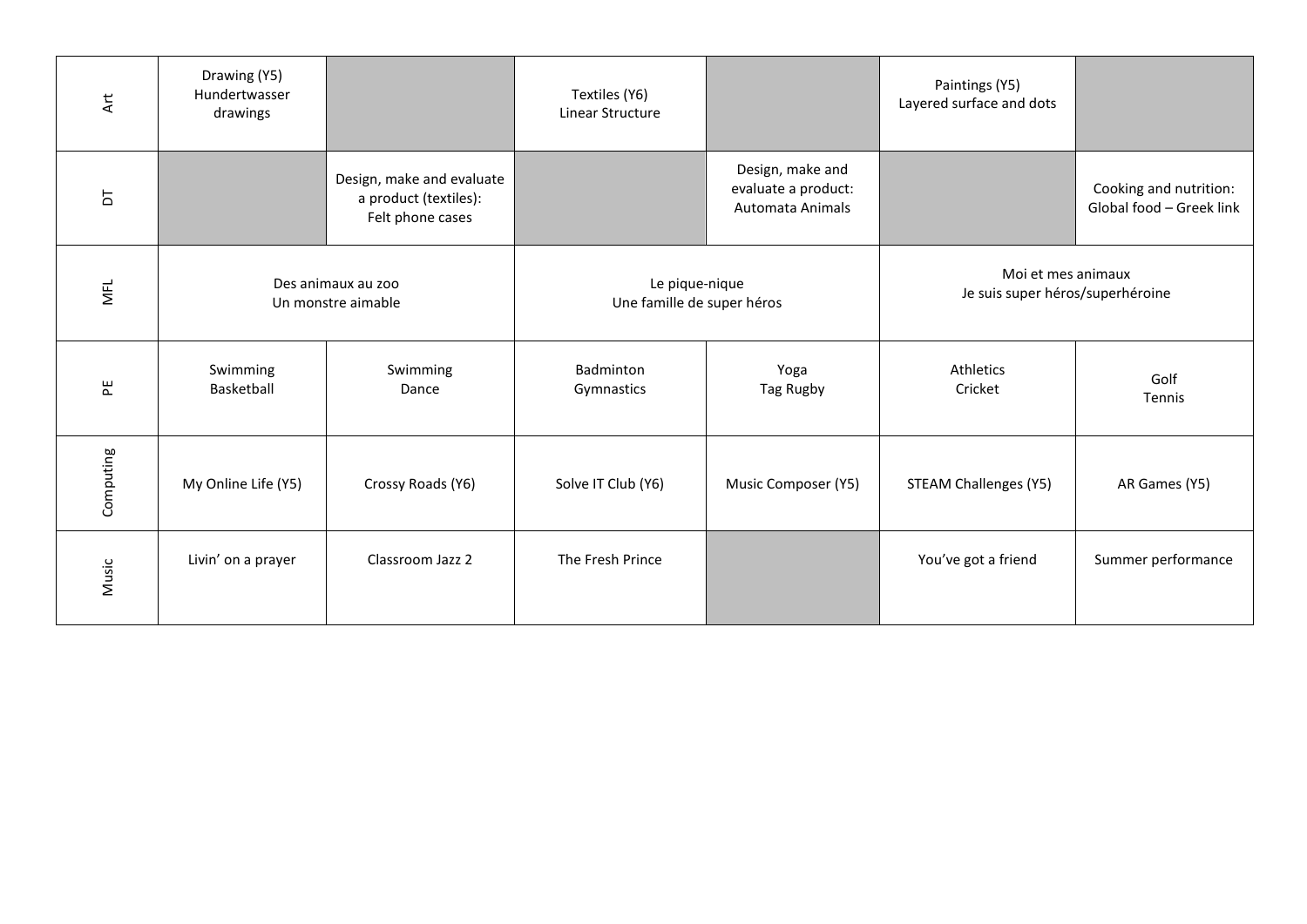|           | YEAR B 2022/23                                                                                                          | AUT1 | AUT2                                                                                                                                              | SPR1                                                                                                                             | SPR <sub>2</sub>                                                                                                                                                                                                                                                   | SUM1                                                                                                            | SUM <sub>2</sub>                                                                                                                     |
|-----------|-------------------------------------------------------------------------------------------------------------------------|------|---------------------------------------------------------------------------------------------------------------------------------------------------|----------------------------------------------------------------------------------------------------------------------------------|--------------------------------------------------------------------------------------------------------------------------------------------------------------------------------------------------------------------------------------------------------------------|-----------------------------------------------------------------------------------------------------------------|--------------------------------------------------------------------------------------------------------------------------------------|
| English   | Modern classic<br>fiction/Recounts: The<br><b>Princess Blankets</b><br>Choral or Performance<br>poems: Revolting Rhymes |      | <b>Classic Fiction: Goodnight Mr</b><br>Tom/Carries War<br>Instructions and<br>Explanations: WW2 related<br>recipes/rationing<br>Christmas Poetry | Narrative: Alma<br>Persuasive Writing: Holes<br>Debate poetry/Poetry that<br>sells a story: Tale of 3<br><b>Brothers</b>         | Tales from other Cultures:<br>Just So Stories<br>Non-Chronological reports<br>and journalistic writing:<br>Tuesday<br><b>Classic Poems: Tyger</b>                                                                                                                  | Drama and Playscripts:<br>Shakespeare<br>Non-Chronological<br>reports: Coasts<br>Poet Study: Emily<br>Dickinson | Biographies and<br>Autobiographies: Roald<br>Dahl<br>Recounts: Titanic<br>Passenger<br>Power of Imagery:<br>Linked to topic learning |
| Maths     | Number & Place Value<br><b>Four Operations</b><br>Fractions                                                             |      |                                                                                                                                                   | Decimals and Percentages<br>Yr6: Algebra and Ratio<br><b>Converting Units</b><br>Perimeter, Area and Volume<br><b>Statistics</b> |                                                                                                                                                                                                                                                                    | Properties of Shape<br><b>Position and Direction</b><br>Investigations and Consolidation                        |                                                                                                                                      |
| Science   | Properties and changes of<br>materials (Y5)                                                                             |      | Forces (Y5)                                                                                                                                       | Earth and Space (Y5)                                                                                                             |                                                                                                                                                                                                                                                                    | All Living Things -<br>Lifecycles (Y5)                                                                          | All Living Things -<br>Classification (Y6)                                                                                           |
| ن<br>غ    | How do Christians show<br>their belief that Jesus is God<br>incarnate?                                                  |      | How do Christians try to<br>capture the mystery of God<br>as Trinity?                                                                             | How do questions about<br><b>Brahman and Atman</b><br>influence the way a Hindu<br>lives?                                        | Should believing in<br>resurrection change how<br>Christians view life and<br>death?                                                                                                                                                                               | What is holiness for<br>Jewish people: a place,<br>time, object or something<br>else?                           | Why do Humanists say<br>happiness is the goal of<br>life?                                                                            |
| PSHE      | How can we keep healthy as we grow?                                                                                     |      | How can we help in an<br>accident or emergency?                                                                                                   | What jobs would we like?                                                                                                         | What will change as we become more independent?<br>How can drugs common to everyday life affect<br>health? Yr 5 Puberty<br>What will change as we become more independent?<br>How do friendships change as we grow?<br>Yr6 Puberty, relationships and reproduction |                                                                                                                 |                                                                                                                                      |
| History   |                                                                                                                         |      | Battle of Britain WW2                                                                                                                             | Early Islamic Civilisation                                                                                                       |                                                                                                                                                                                                                                                                    |                                                                                                                 | Titanic                                                                                                                              |
| Geography | Our Changing World                                                                                                      |      |                                                                                                                                                   |                                                                                                                                  | North America                                                                                                                                                                                                                                                      | Water World                                                                                                     |                                                                                                                                      |